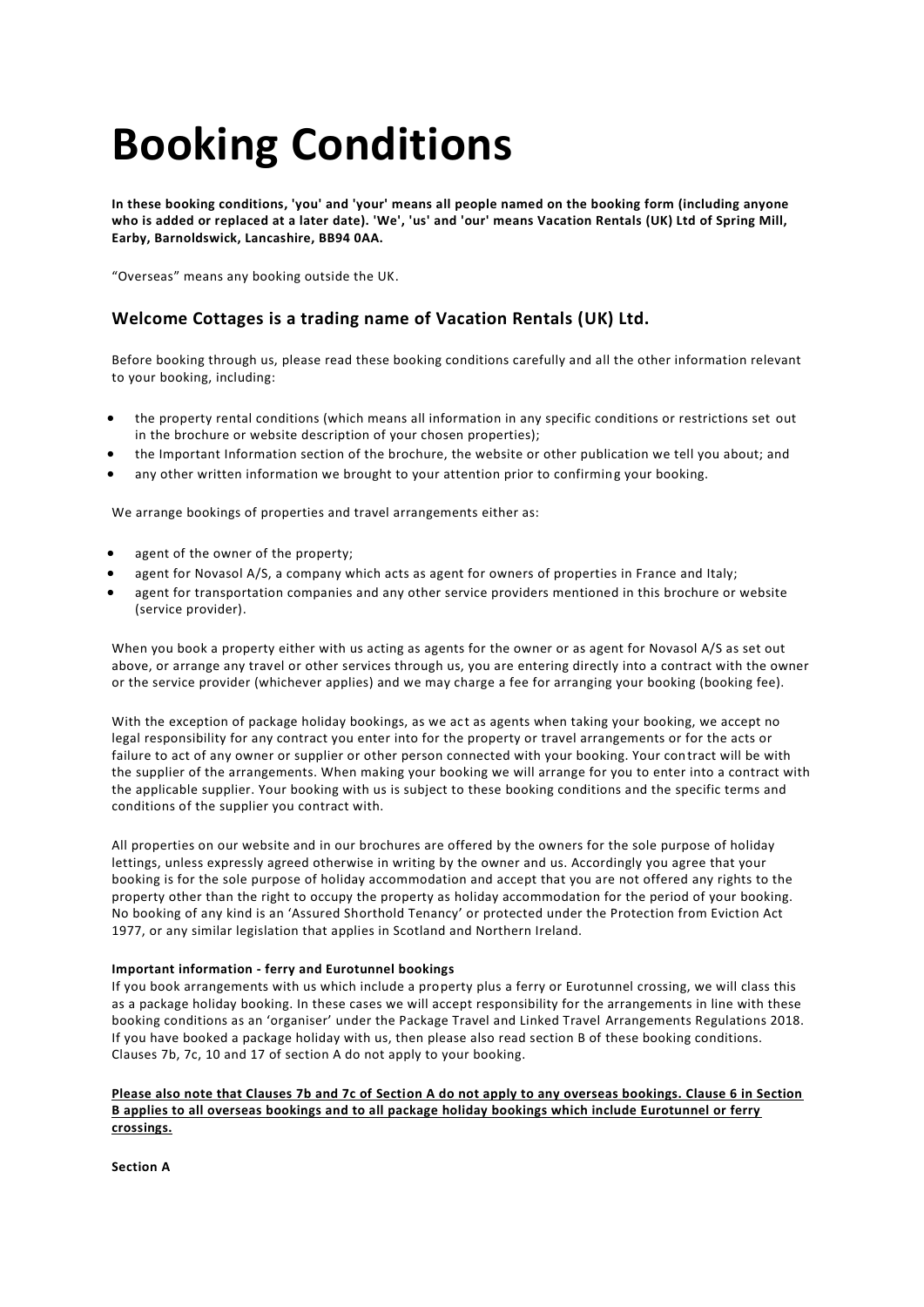# **1 Making your booking**

All bookings depend on the property and other arrangements being available. You, as the person in charge of the party ("the party leader"), must be at least 18 years old at the time of booking. All other members of the party must authorise you to make the booking on the basis of these booking conditions. By making the booking, you confirm that you are authorised to make the booking and that all other members of the party agree that the booking will be governed by these booking conditions. You, as the party leader, are responsible for making all payments due to us.

As long as the property is available and we have received all the relevant payments from you, we will give you written confirmation (see below) as soon as reasonably possible. This confirmation will show your booking details, the amount you have paid and the amount you still owe for the booking. Your binding contract with the owner will begin when we issue you with the written confirmation on behalf of the owner. For bookings made within 14 days of the departure date, you will have a binding contract with the owner when we give written confirmation of your booking to you or your travel agent and you have made the appropriate payments to us or your travel agent. If we pay the deposit into our bank account, it will not mean we have accepted a booking unless we have issued you with written confirmation. Please do not make any other travel arrangements (such as flights) until we have issued you with a written confirmation. We will give you your written confirmation either by post or by email. If you book with us online, we will acknowledge that we have received your booking and then send you confirmation by email. If you book by post or phone, we will send your confirmation to you by post unless you tell us at the time of booking that you would prefer it to be provided by email. It is your responsibility to check your emails regularly and to let us know about any change to your email address.

We, on behalf of the owner, Novasol A/S or service provider (whichever applies), have the right to refuse any booking before we send you your written confirmation. If we do this, we will tell you in writing and promptly refund any money you have paid to us. In this case, neither we nor the owner or other service provider ( if any) will have any legal responsibility to you.

As soon as you receive your confirmation, you must check the details carefully. If anything is not correct, you should tell us immediately. Please ensure that names are exactly as stated in the relevant pa ssport. As we act only as booking agent, we have no responsibility for any errors in any documentation except where an error is made by us. If you book through a travel agent, we will send your confirmation and all other documents to your travel agent.

Where we offer the option of a provisional telephone booking, the property will be released for general sale after the agreed time period unless you fully confirm the booking.

Even if we have sent a written confirmation, we on behalf of the owner, Novasol A/S or service provider, have the right to cancel a booking where there are reasonable grounds to believe that (i) it is not legitimate (ii) you are likely to breach any of our booking conditions (iii) information supplied by you in relation to your booking is incorrect (iv) you have behaved in a vexatious, abusive or unlawful manner to owners, suppliers or to our staff. If we cancel your booking, we will tell you in writing and neither we nor the owner, Novasol A/S or service provider will have any legal responsibility to you.

#### **2 Payment**

When you book, you must pay the deposit amount then due plus any applicable booking fee by debit or credit card, or by sending us a cheque. We only accept payment in pounds sterling. We must then receive the rest of the money owed no less than 10 weeks before the start of your stay, or no less than 12 weeks where the property is stated to sleep 10 or more people. We will automatically collect the balance owed on the card that you used to pay the deposit, unless you settle the amount owed before that date or unless you tell us otherwise, however, if you book less than 10 weeks before the start of your stay (or less than 12 weeks before the start of your stay where the property is stated to sleep 10 or more people), we must receive full payment of the total cost of your booking (including any insurance premiums) when you make the booking. For any arrangements booked less than two weeks before the start of your stay, you must pay for the booking in full by debit or credit card, or by bank transfer, at the time of booking.

If you do not pay any payment due in relation to your booking by the appropriate date we, on behalf of the owner, Novasol A/S or service provider, are entitled to assume that you want to cancel your booking. In this case, your booking will be cancelled immediately and the provisions of either Section A, clause 7b or Section B, clause 6 will apply, as applicable. You may also need to pay additional charges. Please see section A, clause 7b or Section B, clause 6 as appropriate.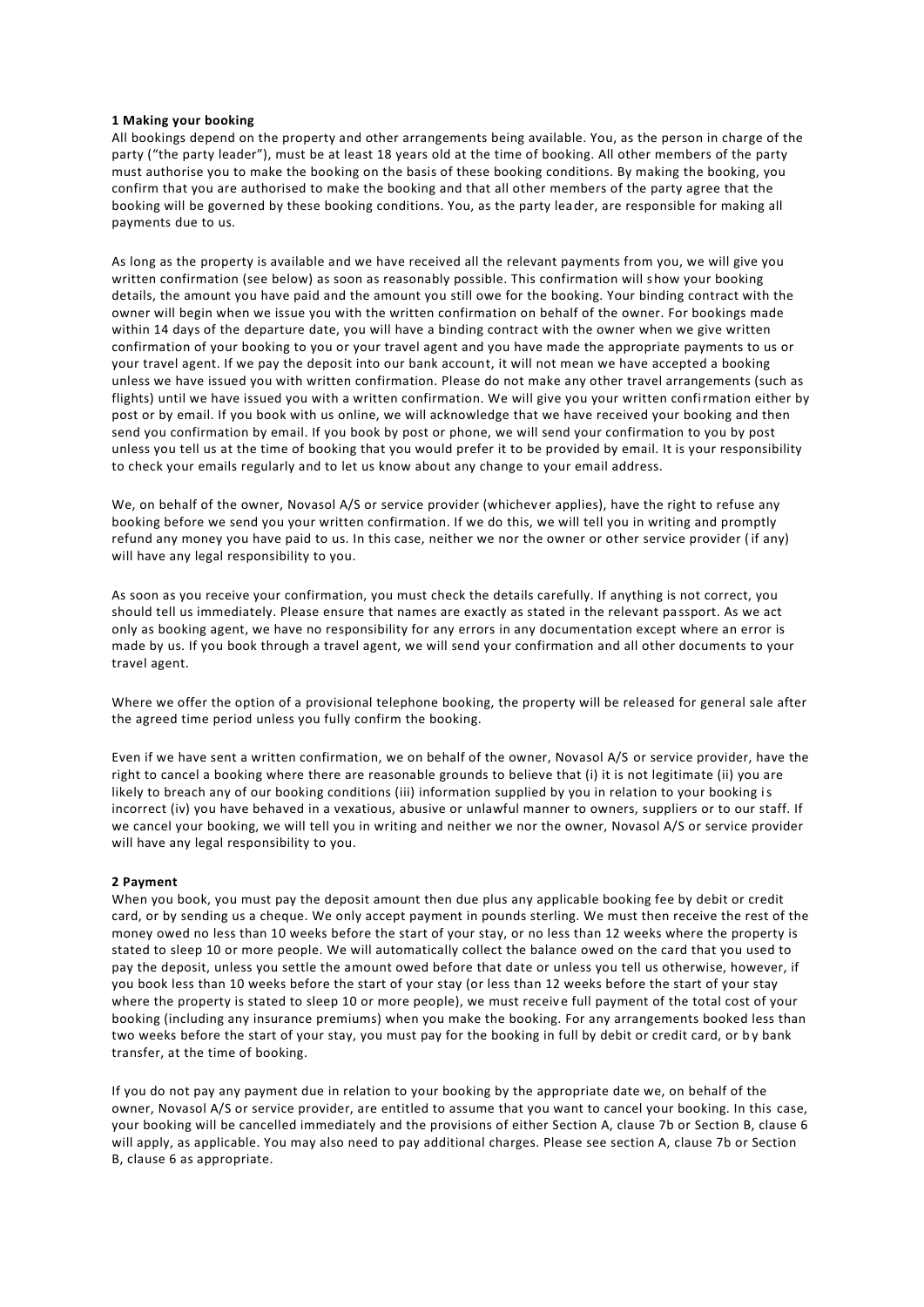There is no charge for debit or credit card payments. If your bank refuses to make your payment for any reason, we are entitled to make an administration charge of £35.

Please note that we act as an agent and that other than any booking fee (which we may charge ourselves for the services we provide in administering your booking) all charges (including cancellation charges) and refunds are made for and on behalf of the owner, Novasol A/S or the service provider as appropriate.

Except where otherwise advised or stated in, all monies you pay to us for the arrangements (except for insurance premiums, bookings fees and our commission) will be held by us on behalf of the owner, Novasol A/S or service provider and forwarded on to them in accordance with our agreement with them.

# **3 Pricing**

We keep the prices charged by the owner or service provider under constant review and the prices of unsold arrangements may be increased or reduced at any time. We may also correct mistakes in the pricing of unsold arrangements at any time. We will confirm the price of your booking when you make it. As changes and mistakes can happen, you must check the price and all other details of your chosen arrangements at the time of booking.

All prices quoted or otherwise given to you include all charges and any taxes or government charges which may apply to your booking at the time it is made. You may be required to pay any additional taxes that arise after your booking has been confirmed.

We can pass on to you, in full, after we have confirmed your booking, all costs or charges the owner or service provider makes to us which are connected with your booking, including any price increases due to changes in the exchange rates of currency.

All accommodation prices are for the property as a whole and are not on a per person basis, except when an extra person charge applies.

We can charge a booking fee for the services we provide in administering your booking. Any booking fee will be stated in our brochure and on our website and will be shown as a separate charge on your confirmation.

#### **4 Offers with a low deposit**

Occasionally we make offers giving you the chance to book properties with either no deposit, or a deposit which is lower than usual. We will give you details of any extra terms that may apply to the offer before, or when, you make your booking. You should read these extra terms with these booking conditions as both apply to your booking. If you book a property with either no deposit or one which is lower than usual, you also agree to pay the difference between the amount paid and the usual deposit (see table below), plus any booking fee, ferry or Eurotunnel charges, the cost of any other travel arrangements included in your booking and any travel insurance premiums due, either at the time the balance of your booking is due or, if you cancel, at the time you cancel the booking. If you cancel, you must also pay all other cancellation charges which may apply. Please see section 7 for details on cancellations. You will still have to pay any travel insurance premiums at the time of booking if this is something you have chosen.

We can decide to extend or withdraw any offer at any time, should we wish to do so.

|                | Accommodation Cost   Usual Deposit Payment* |
|----------------|---------------------------------------------|
| £0 to £200     | f75                                         |
| £201 to £350   | £100                                        |
| £351 to £500   | £125                                        |
| £501 to £750   | £200                                        |
| £751 to £1000  | £250                                        |
| £1001 to £1500 | £300                                        |
| £1501 to £2000 | £350                                        |
| £2001 to £2500 | £400                                        |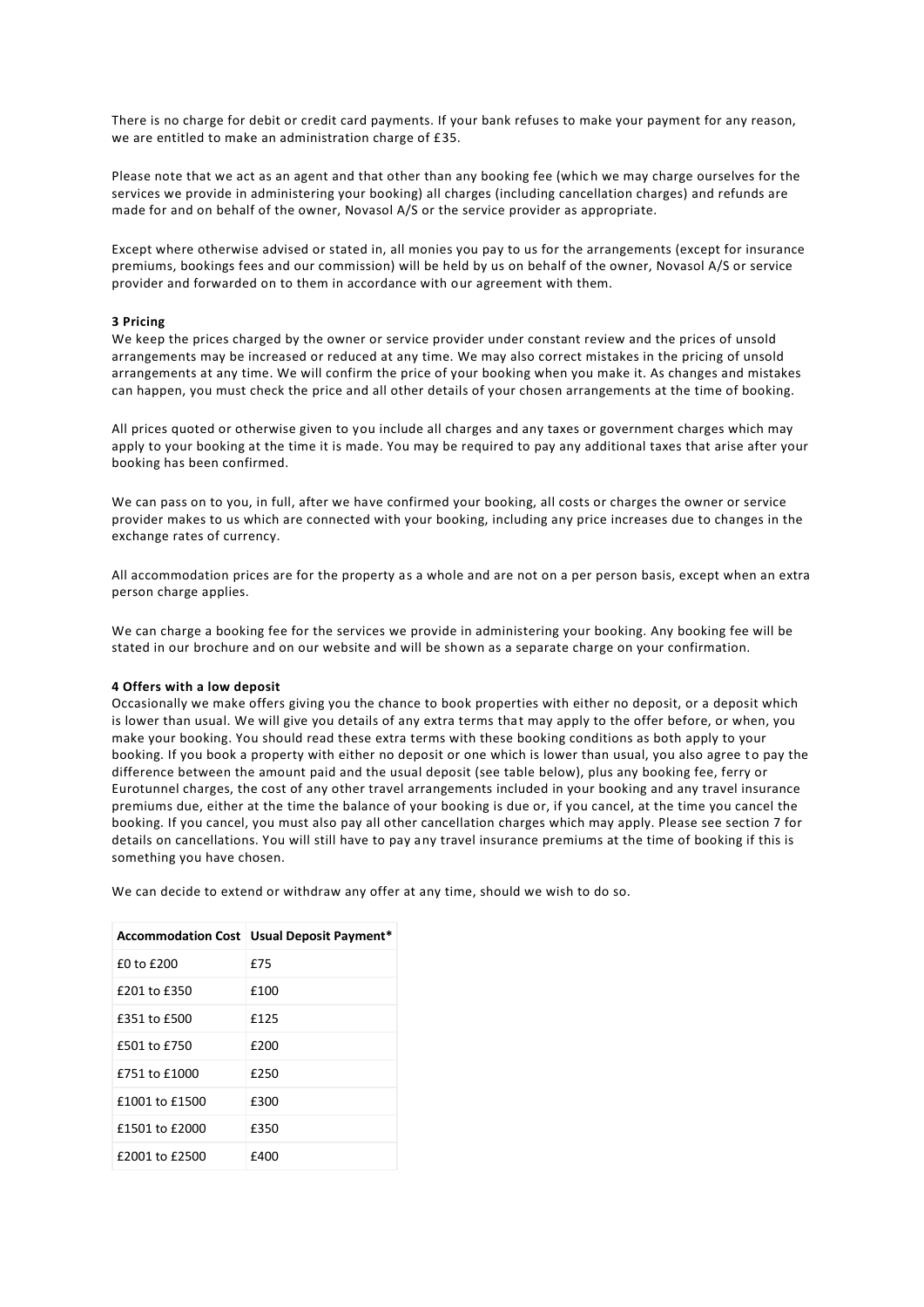\*For some bookings we may require a higher deposit amount. The exact deposit amount will be notified to you at the time of booking.

#### **5 Brochure and website details**

We aim to make sure that the information provided by owners, Novasol A/S and service providers is presented accurately on our website, in brochures and other promotional literature or material we produce and provide. It is intended to present a general idea of the arrangements. Not all details of the relevant facilities can be included on our website. Furthermore, there may be small differences between the actual property/arrangements and its description. This is usually because the owners/service providers are always aiming to improve services and facilities. Occasionally, problems mean that some facilities or services are not available or may be restricted. If this happens, we will tell you as soon as reasonably practical after we become aware of the situation. We cannot accept responsibility for any changes or closures to local services or attractions mentioned in the brochure or on our website, by our advisers or advertised elsewhere. We make reasonable efforts to make sure that information we give you about your property and its facilities or services, as well as advertised travel and other services, is accurate and complete on the date given. We cannot accept responsibility for any inaccurate, incomplete or misleading information about any property/arrangements or its facilities and services, unless this was caused by our negligence.

Where Wi-Fi is an advertised facility, please note that its provision is subject to availability and network conditions. It may not be available 24 hours a day and is provided for pleasure not for business purposes. Bookings are not accepted if they are wholly reliant on the uninterrupted, unlimited provision of Wi-Fi.

#### **6 ABTA membership**

We are a Member of ABTA - membership numbers Y0662 (Accommodation only sales) and L4801 (Package holiday sales) which means you have the benefit of ABTA's assistance and Code of Conduct. We provide financial protection for your money when you buy a package holiday or any overseas holiday. If you buy accommodation only in the UK this protection doesn't apply. We are obliged to maintain a high standard of service to you by ABTA's Code of Conduct. We can also offer you ABTA's scheme for the resolution of disputes which is approved by the Chartered Trading Standards Institute. If we can't resolve your complaint, go to [www.abta.com](http://www.abta.com/) to use ABTA's simple procedure. Further information on the Code and ABTA's assistance in resolving disputes can be found on [www.abta.com.](http://www.abta.com/) You can also access the European Commission Online Dispute (ODR) Resolution platform at [https://ec.europa.eu/consumers/odr/.](https://ec.europa.eu/consumers/odr/) This ODR platform is a means of registering your complaint with us; it will not determine how your complaint should be resolved.

#### **7 If you change or cancel your booking**

#### **a) Changes**

.

If you want to change any detail of your confirmed booking, we will do our best to make the changes. However, we must receive your notice in writing by post or email. We may agree to accept notice over the telephone, but this should be arranged with us first. Some owners/service providers may treat changes to your dates or property as a cancellation of the original booking and so you will have to pay cancellation charges. Also, we cannot guarantee that the owner or service provider concerned will be able to meet your request. Changes can only be accepted in accordance with the owner/service provider's terms and conditions. You will be asked to pay us an administration charge of £35 for each change or £60 for each change if we have already issued your travel documents. Plus, where the owner/service provider can meet your change request, you will have to pay any costs incurred by them in facilitating this change for you, which will be charged at the current brochure or website price, which may be different from the price in the brochure or website from which you booked your chosen arrangements.

# **b) Full cancellations (This does not apply to ferry/Eurotunnel-inclusive packages or to any overseas bookings see section B, clause B6 instead)**

If you have to, or want to, cancel your booking after it has been confirmed, you must phone us on the number shown on your booking confirmation as soon as possible. The day we receive your notice by phone to cancel is the date on which we will cancel your booking with the owner.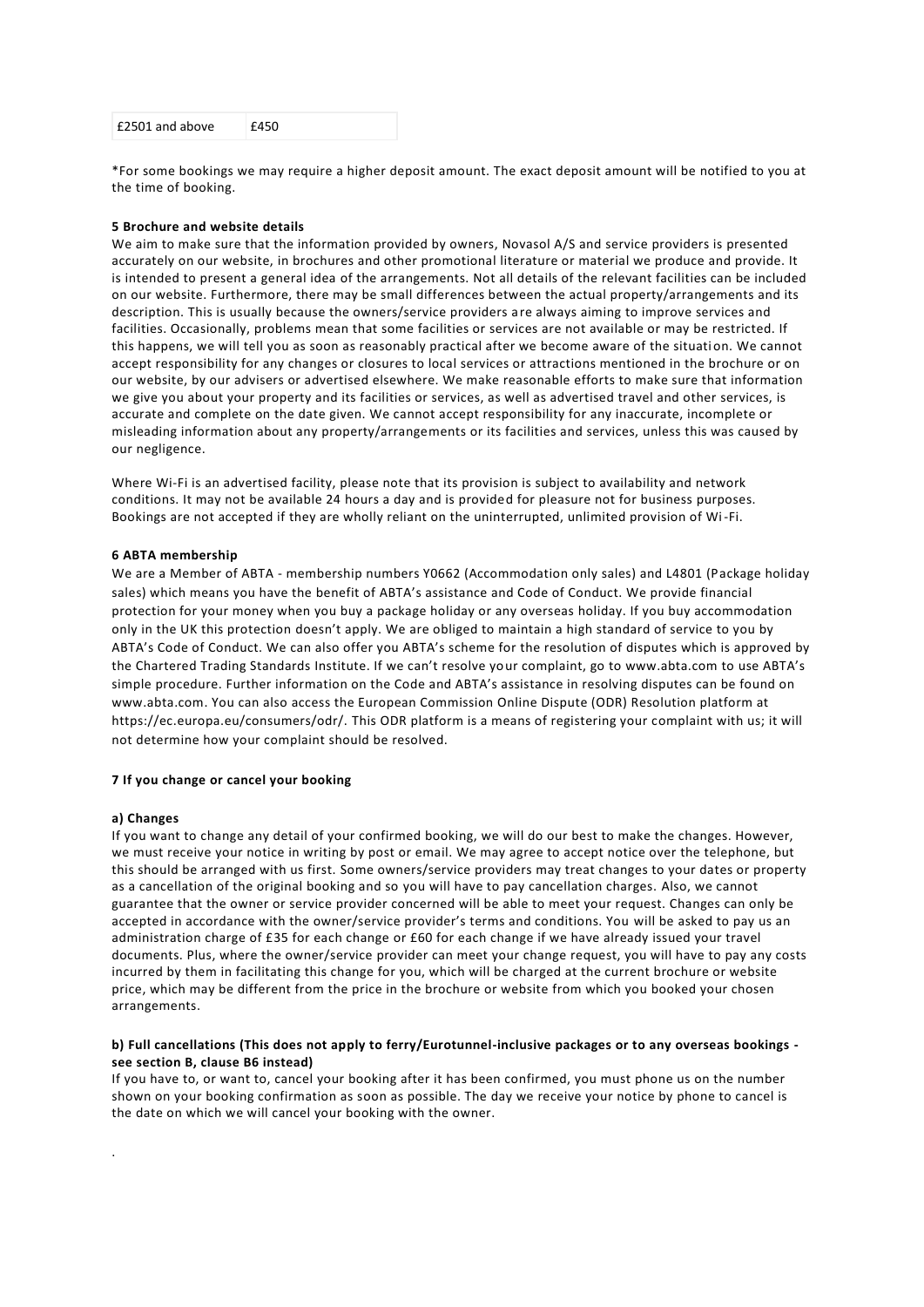You will have to pay a cancellation charge based on the number of days before the arrival date at the property that we receive notice, as shown in the following table. This means that if you have paid the balance of your total holiday cost and then have to, or want to, cancel, you may receive a refund of part of the cost. However, if you have not paid your total booking cost, including any booking fee and the premiums for any insurance (if you have bought this) by the time of your cancellation, you may have to make a further payment to cover the cancellation charge.

For the purpose of the table below, total cost means the total cost of the accommodation booking, including any extra items. You will still have to pay any insurance premiums, booking fees, credit-card charges and administration fees for making any changes. If you have already paid insurance premiums, booking fees, creditcard charges and administration fees, we will not refund these if you cancel. The cancellation charges below have been calculated as a genuine pre-estimate of the losses we would incur in the event you cancelled your holiday within the stipulated time period.

# **If you have already paid insurance premiums, booking fees, credit-card charges and administration fees, we will not refund these if you cancel.**

# **Cancellation charges**

| Number of days before the start date of your trip that we receive<br>your notice to cancel (or on which you are deemed to have<br>cancelled) | Cancellation charge (plus all booking fees, any<br>insurance premiums or administration fees you<br>owe) |
|----------------------------------------------------------------------------------------------------------------------------------------------|----------------------------------------------------------------------------------------------------------|
| More than 70 days<br>More than 84 days (properties stated to sleep 10 or more people)                                                        | Full deposit (including any balance of the deposit<br>due)                                               |
| 57 to 70 days<br>57 to 84 days (properties stated to sleep 10 or more people)                                                                | 50% of the total cost or full deposit (including any<br>balance of deposit due), whichever is greater.   |
| 43 to 56 days                                                                                                                                | 60% of total cost                                                                                        |
| 29 to 42 days                                                                                                                                | 75% of total cost                                                                                        |
| 8 to 28 days                                                                                                                                 | 90% of total cost                                                                                        |
| 7 days or less                                                                                                                               | 95% of total cost                                                                                        |

If you live outside the UK and have booked through a local agent, the term 'total cost' in the above cancellation charges table means the amount paid by your local agent to us after taking off any booking fees, insurance premiums and any administration charge. To avoid any doubt, 'total cost' does not include any charges made by your local agent or anyone else for booking fees, flights, other travel services or any other amounts not paid to us, and you may be liable to pay such charges in the event of cancellation in accordance with the cancellation policy of the local agent or other service provider. Other service providers may charge higher cancellation charge s

#### **c) Cutting short your stay (UK only)**

No refunds are payable in the event that you cut short your stay..

# **d) Part cancellations**

If only one person in your party needs to cancel, this will not normally affect the total cost of your booking unless you cancel any travel arrangements or extra services which are charged on a 'per person' basis. In these instances, the owner may provide a refund of any per person charges remaining after taking off any applicable cancellation charges. If you need to cancel all or part of your trip, you must return all travel tickets or vouchers (for example, for ferries).

#### **8 Cancellations or changes by the owner or service providers**

The owners, Novasol A/S and service providers do not expect to have to make any changes to your bo oking. However, sometimes problems happen and bookings have to be changed or cancelled or mistakes in brochures or other details corrected. Owners, Novasol A/S and service providers have the right to do so. If they do, we, on their behalf, will contact you (by phone if reasonably possible in the case of a significant change or cancellation – we will let you know about minor changes by post) as soon as is reasonably practical. We will explain what has happened and let you know about the cancellation or change. However, we will have no further liability to you.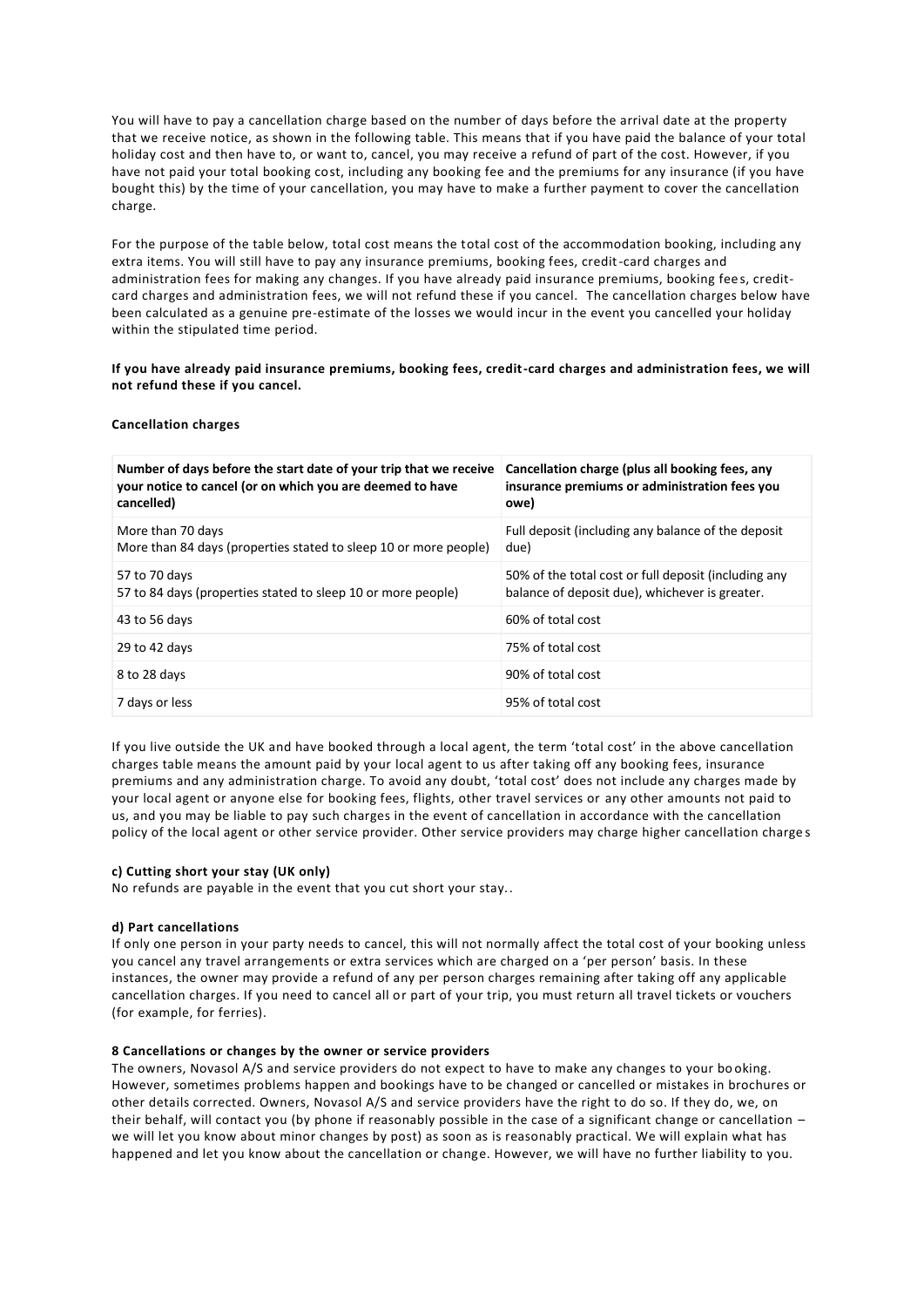# **9 Events beyond our control**

Unless we say otherwise in these booking conditions, unfortunately we or the owner, Novasol A/S or service provider will not be legally responsible either jointly or individually for any compensation if we or they are prevented from carrying out our responsibilities under this contract as a result of events beyond our control. This means an event we or they could not, even with all due care, avoid, including:

- strike, lock-out or labour dispute;
- natural disaster;
- acts of terrorism, war, riot or civil commotion;
- malicious damage;
- keeping to any law or governmental order, rule, regulation or direction, including advice from the foreign office to avoid or leave a country;
- accident;
- breakdown of equipment or machinery;
- insolvency or bankruptcy of an owner or service provider;
- fire, flood, snow or storm;
- difficulty or increased cost in getting workers, goods or transport; and
- other circumstances affecting the supply of goods or services.

# **10 Our legal responsibilities to you (This does not apply to ferry and Eurotunnel inclusive bookings, see section B, clause 4 below.)**

As we act only as agents for the owner, Novasol A/S or service provider, we cannot accept any legal responsibility for any act or neglect on their part or of anyone representing or employed by them. And we cannot accept any liability for any problems or faults with or in any property or travel arrangements as all prop erties and travel arrangements are only controlled by the owners. Your contract is either with the owner, Novasol A/S and/or the service provider and is governed by their terms and conditions, which may contain other limits on their legal responsibility. Our responsibilities to you are limited to making the booking in accordance with your instructions. We accept no responsibility for any information about the arrangements that we pass on to you in good faith. If you have any complaints about any services we provide e.g. our booking service (as opposed to the arrangements provided by the owner, Novasol A/S or service provider), you must let us know immediately in writing and in any event within seven days of the end of any arrangements booked through us. Unfortunately, we cannot accept any legal responsibility if you do not let us know. If we are found to be at fault in relation to any service we provide (as opposed to any service provided by the owner, Novasol A/S or service provider for whom we are not responsible), we will not pay more than the commission we have earned for the booking (or the appropriate proportion of this if not everyone on the booking is affected), plus any reasonable expenses you cannot recover from elsewhere. We do not exclude or limit what we will be legally responsible for if death or personal injury is caused as a result of our negligence or that of our employees whilst acting in their course of their employment, or for any criminal act we may commit.

Neither we nor the owner can be held responsible for noise or disturbance which comes from beyond the boundaries of the property or which is beyond the owner's control. If we know about a problem before you arrive, we will contact you to let you know.

We cannot be held responsible for the breakdown of mechanical equipment such as pumps, boilers, swimmingpool filtration systems, nor for the failure of public utilities such as water, gas and electricity.

#### **11 Owners and service providers' terms and conditions**

The services which make up your holiday are provided by people, firms, companies and other organisations which are totally independent of us and for whom we act as agents. These service providers and owners provide services in line with their own terms and conditions. Some of these terms and conditions may limit or exclude their liability to you, usually in line with international conventions which apply (for example, the Athens Convention for international travel by sea). The terms and conditions are available from the suppliers if you a sk.

#### **12 Insurance**

**This section does not apply to bookings which take place entirely in the UK where insurance is optional.** We recommend that you take out enough travel insurance to cover you for your total stay. You will find details of the UK Personal Travel Insurance policy we offer in our brochure and on our website.

For all overseas bookings, we consider it essential that you arrange enough travel insurance for your trip. Details of the Personal Travel Insurance policy we offer are shown in our brochures and on our website. If you decide not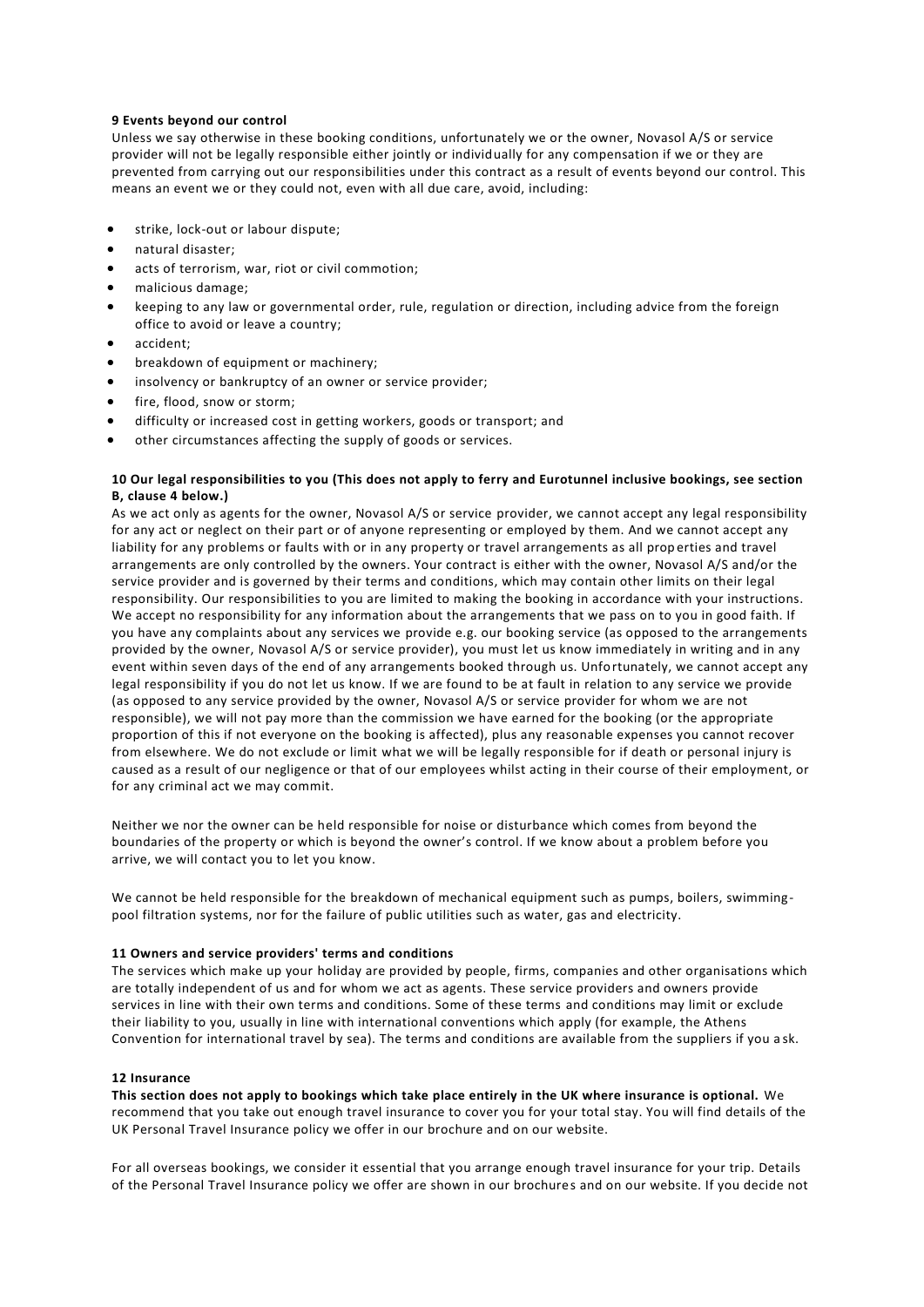to buy this insurance, you must take out other personal travel insurance that provides equivalent or better cover to the policy we offer. We can ask you to provide alternative policy details. We do not check insurance policies to make sure they are suitable and this remains your responsibility. You are responsible for covering us if we suffer any losses or expenses arising out of your failure to take out proper insurance cover. We strongly advise you to take out insurance which will cover any damage which may happen to property which belongs to other people and which may get damaged.

If you are booking more than 10 weeks before your departure date (or within 12 weeks where the property is stated to sleep 10 or more people), and you have chosen to purchase the personal travel insurance we offer, we will assume your deposit payment includes the relevant premiums for the personal travel insurance purchased unless you tell us otherwise. For bookings made within 10 weeks of the departure date (or within 12 weeks where the property is stated to sleep 10 or more people), if you choose to buy the Personal Travel Insurance we offer, you must pay us the premiums in full at the time of booking as cover will not apply until then. We can refuse or cancel a booking if you do not have personal travel insurance cover that matches or is better than that provided by the insurance we offer. We will treat any cancellation for this reason as a cancellation by you and you will have to pay the cancellation charges set out in clause 7 above. Please read your policy details carefully and take them with you on holiday. It is your responsibility to make sure that the insurance cover you buy is enough for your needs.

# **13 Disabilities and medical problems**

If you or any member of your party has any medical problem or disability that may affect your booking, please tell us before you confirm your booking and give us full details in writing as early as possible before you travel. If the owner, Novasol A/S or service provider reasonably feels unable to properly meet that person's particular needs, we can refuse or cancel the reservation.

#### **14 Your property**

The owner has set the following conditions on your stay at the property:

Arrival and departure- You can arrive at your property at any time after 4pm (unless we tell you otherwise, for example on your confirmation) on the start date of your rental period. You must leave by 10am on the last day. If your arrival will be delayed beyond 8pm on the start date of your rental period, you must contact the person whose details are given in the location guide. If you fail to do so, you may not be able to get into the property. If you fail to arrive by 12 noon on the day after the start date of your rental period and you do not let the person whose details are given on the location guide know you are arriving late, we on behalf of the owner may treat your booking as having been cancelled by you. In this situation, we will not refund any money you have paid.

Security deposits - Some owners require payment of a security deposit. If this applies to your chosen property, this is a direct arrangement between you and the owner, which we may or may not administer on behalf of the owner. The amount and details of how the payment should be made and how and when it will be returned (less any costs for breakages, damages etc. if applicable) will be provided at the time of booking.

Behaviour - You and all members of your party agree:

- to keep the property clean and tidy;
- to leave the property in a similar condition as you found it when you arrived;
- to behave in a way at all times while at the property which does not break any law;
- not to use the property for any illegal or commercial purpose;
- not to sublet the property or any part thereof or otherwise allow anyone to stay in it who we have not previously accepted on behalf of the owner as a member of your party;
- Not to behave in anti-social manner, breach the peace or otherwise act in a way which may disrupt or affect the enjoyment of others.

Maximum occupancy - You also must not allow more people than the brochure states to stay overnight in the property. You cannot arrange for visitors to the property without the advance consent of the owner. You cannot significantly change the number of adults or children during your stay. (For example, if you book for two adults and two children, you cannot arrive with four adults and no children.) You must not hold events (such as parties, celebrations or meetings) at the property without the advance consent of the owner. If you do any of these things, the owner can refuse to hand over the property to you, or can repossess it. If the owner does this, we will treat this as you cancelling the booking. In these situations you will not receive a refund of any money you have paid for your booking. And we or the owner will not be legally responsible to you as a result of this situation. (This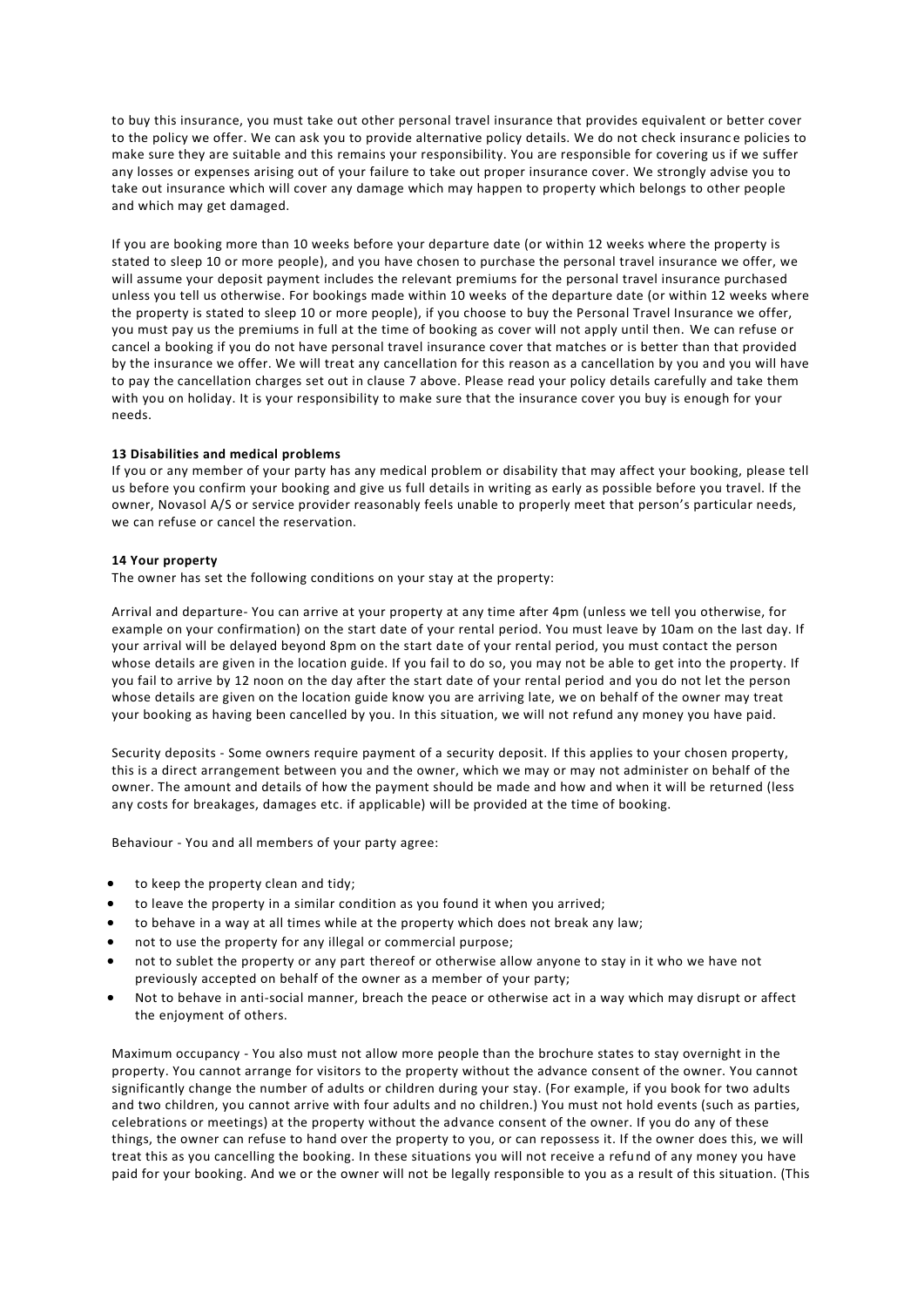will include, for example, any costs or expenses you have to pay due to not being able to stay in the property, such as the cost of finding other accommodation.) Neither we nor the owner are under any obligation to find any alternative accommodation for you.

Pets - Pets are not allowed unless we say so in the brochure/website. If you take a pet with you, it is not a llowed upstairs, on beds or furniture, or in any shared facilities, such as swimming pools or shops. You must not leave any pets unattended in the property, including any garden, and you must keep dogs on a lead within the boundaries of a property (including the garden). Registered assistance dogs are allowed in most properties featured in this brochure even if the property description says that pets are not allowed. NB: if you are travelling to France or Italy with a registered assistance dog, please contact us before making your booking. If you or any member of the party has a pet allergy, we cannot guarantee that dogs, or other pets, have not stayed in your chosen property, even if the owner does not allow pets, nor can we accept any responsibility for an y subsequent health reaction. It is your responsibility to make specific enquiries before booking as some property owners may take their own pets to a property. You should also read the information on taking pets on holiday included in our brochure or on our website. If there is a charge for taking a pet, you will be told at the time of booking.

No Smoking **-** most properties are no smoking (including E-cigarettes), if you require a smoking property then please contact us

Under 1 hour to airport feature -This is a guide only, calculated on the airport being up to 40 miles from the area that you are booking

# **15 Damage**

You are responsible for and agree to reimburse to the owner and us all costs incurred by the owner and/or us as a result of any breakage or damage in or to the property which is caused by you or any members of your party or any other persons invited into the property by you. The owner and/or we can ask for an extra payment from you to cover any such costs.

The owner expects the accommodation to be left in a reasonable state on departure. If in the owner's or caretaker's opinion, additional cleaning is required, you will be liable to the owner for the cost of this cleaning.

You may need to check and sign an inventory of the property and its contents on arrival at the property. If you discover that anything is missing or damaged on arrival please notify the owner/key holder immediately.

# **16 Right of Entry**

The owner is allowed to enter the property (without letting you know first if this is not prac tical or possible) if special circumstances or emergencies happen (for example if repairs need to be carried out) or if you break any of these booking conditions, the owner's own terms and conditions or any other terms that apply to your booking and/or the property. The owner or its representative also is allowed to enter the property to inspect it (including but not limited to where you have complained about the property). If this happens, you will be given reasonable notice first.

You agree to allow the owner or their representative (including workmen) access to the property as required by this clause.

#### **17 Unreasonable behaviour**

The owners of all properties can refuse to hand over their property if the unreasonable behaviour of anyone in your party is likely to cause offence to other guests, to members of staff or to neighbours, or if the owner has reasonable cause to believe you or any member of your party will cause damage or loss to the property, its services or facilities. If this happens, the contract between you and the owner will end and you will not receive any refund and neither we nor the owner will have any further responsibility to you.

The owners of all properties can end a stay after the keys have been handed over, if the unreasonable behaviour of anyone in your party (including anyone invited into the property by you) is likely to spoil the enjoyment, comfort or health of other guests, residents, neighbours or members of staff or where you or any member of your party (or anyone invited into the property by you) has broken or is likely to break any of these booking conditions, the Owner's terms and conditions or any other terms and conditions applicable to the property which you have been told about. If this happens, you will have to leave the property immediately and no refund will be given. You may also be responsible for any costs the owner has as a result of your behaviour as set out in clause 15.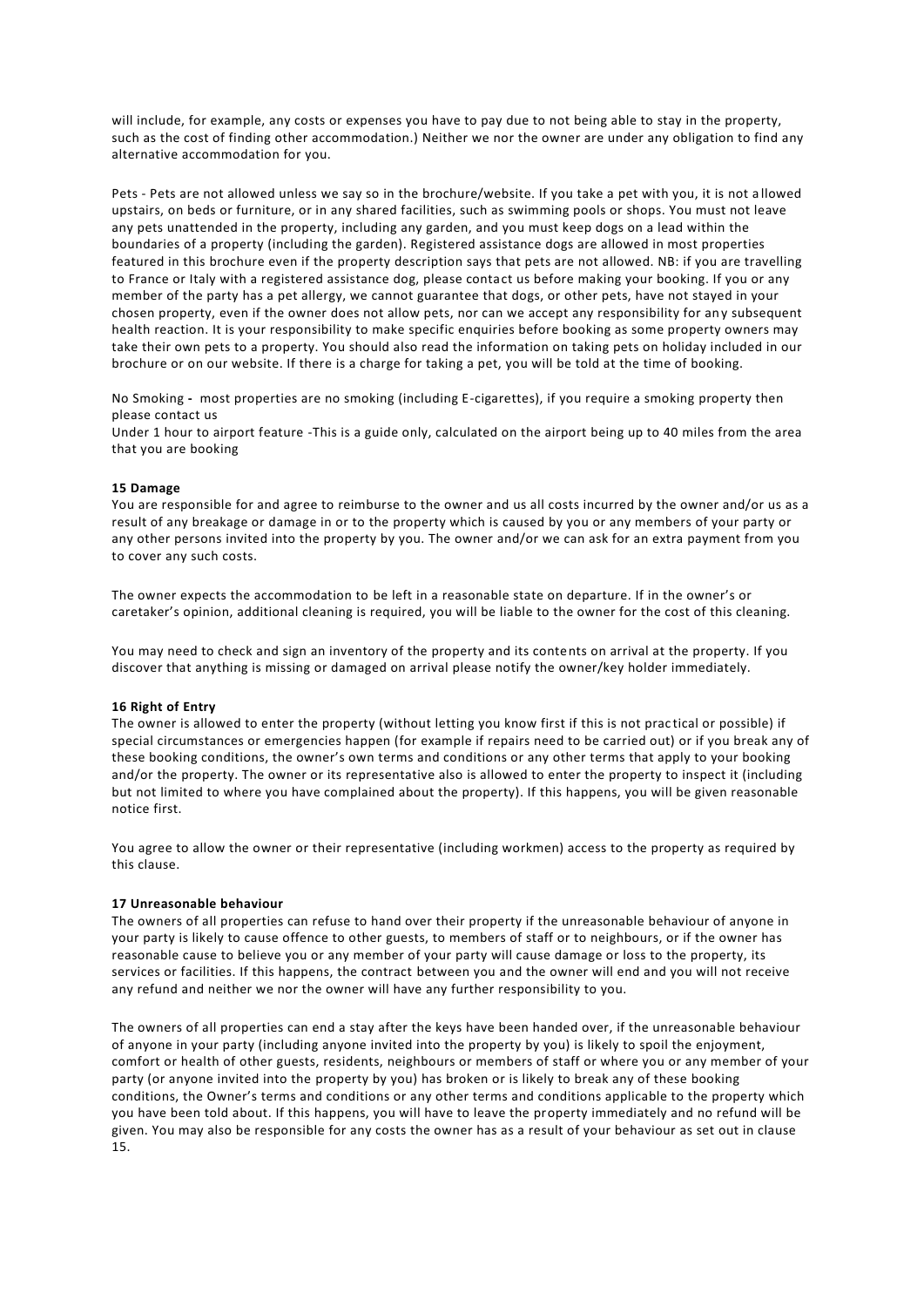### **18 Special requests**

If you have any special requests, you must let us know when you make a booking and confirm them in writing. Although we will try to pass any reasonable requests on to the owner, Novasol A/S or service provider (whichever applies), we cannot guarantee that any request will be met. Confirmation that we have noted a special request or passed it on to the owner, Novasol A/S or service provider, or of the fact it is shown on your written confirmation or any other document, is not confirmation that the request will be met. If we or the owner or Novasol A/S or service provider fail to meet any special request, it will not mean we or they have broken your contract.

# **19 Complaints (This does not apply to ferry and Eurotunnel inclusive bookings.)**

If you want to complain, we, together with the owner, Novasol A/S or service provider (whichever applies), will want to take action to sort your complaint out as soon as possible. Because the contract for your arrangements is between you and the owner or Novasol A/S and/or service provider, you should put any queries or concerns to them. It is essential that you contact the owner or their representative immediately if any problem arises so that it can be sorted out as quickly as possible. It is often extremely difficult (and sometimes impossible) to sort out difficulties properly unless the owner is told promptly. If you discuss the problem with the owner or their representative during your stay at the property, it can usually be sorted out straightaway. In particular, complaints which would only be temporary (for example, complaints on how the property is prepared or the heating not working) cannot possibly be investigated unless registered during your stay. If you cannot contact the owner or their representative, or if you are not happy with their response, you should immediately phone the Customer Services Line on the number shown on your confirmation. If, after this, you feel that the problem has not been dealt with to your satisfaction, you must, within 28 days of returning from your stay, put your complaint in writing to us. We will then pass this on to the owner. Send your letter to our office at Spring Mill, Earby, Barnoldswick, Lancashire, BB94 0AA, marked for the attention of the Customer Relations Department. Or you can send an email to cr@awaze.co.uk. We have designed this procedure to make sure we can sort out complaints as quickly as possible. Please help us and the owner to help you by following this procedure. If you fail to do so, this may affect your entitlement to claim compensation if this would be appropriate. As we act only as an agent for the owner, we cannot accept any legal responsibility for your complaint. If we help to sort out a complaint, we are doing so as an agent only and have no legal responsibility to you for any refund or compensation.

Please note that we offer an Alternative Dispute Resolution service through our ABTA membership. Please see clause 6 for further details. You can also access the European Commission Online Dispute (ODR) Resolution platform at http://ec.europa.eu/consumers/odr/.

#### **20 Governing law and jurisdiction**

Any dispute, claim or other matter which may arise in relation to your booking will be governed by English law and you agree that any dispute will be dealt with exclusively by the courts of England and Wales.

# **21. Communicating with you**

Please see our Privacy Notice which explains how we will process your personal data.

For the purposes of the Landlord and Tenant Act 1987, you can send any notices intended for the owner to our registered office address Spring Mill, Earby, Barnoldswick, Lancashire, BB94 0AA and we will forward these on to the owner.

# **Section B: Ferry and Eurotunnel inclusive bookings only**

# **Where your booking includes accommodation plus a ferry or Eurotunnel crossing, the following extra information applies to your booking:**

# **B1) Pricing**

All prices quoted or which we have told you about include all charges and any taxes or government charges that apply to your holiday at the time of booking. We worked out the accommodation prices shown in our brochures and on our website based on the known costs and on an exchange rate of £1 to 1.145 euro.

We keep the prices charged by the owner or service provider under constant review and the prices of arrangements may be increased or reduced at any time. Ferry and Eurotunnel prices shown on our websites or in our brochure are provided by suppliers and may also be amended at any time before purchase.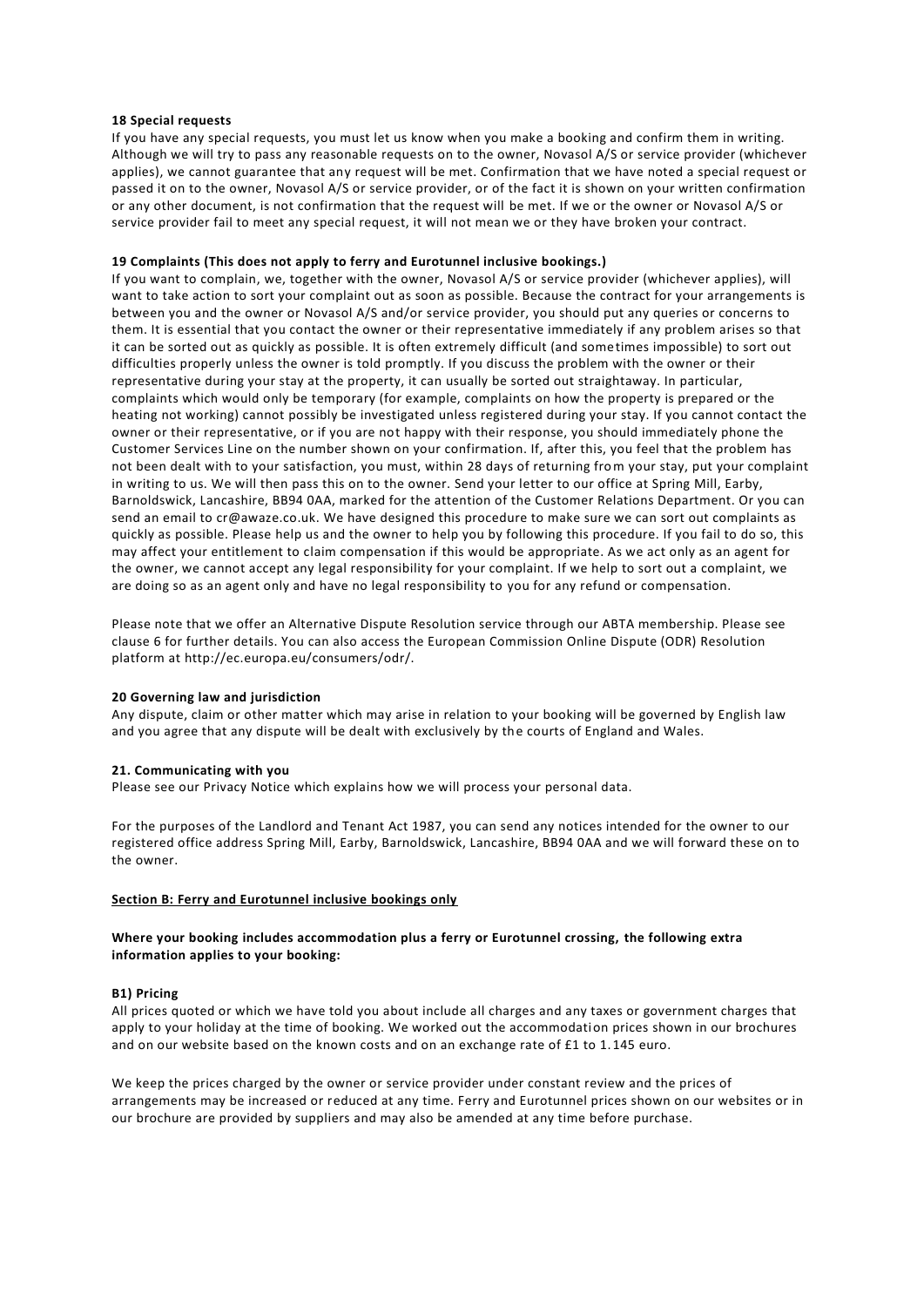We may also correct mistakes in the pricing of unsold arrangements at any time. We will confirm the price of your booking when you make it. As changes and mistakes can happen, you must check the price and all other details of your chosen arrangements at the time of booking.

When we confirm the price of your chosen arrangements at the time of booking, except where we have to correct any mistakes, we will only increase or reduce the price of your confirmed booking due to changes in:

- The price of the carriage of passengers resulting from the cost of fuel or other power sources;
- The level of taxes or fees applicable to the holiday imposed by third parties not directly involved in the performance of your holiday, including tourist taxes, landing taxes or embarkation or disembarkation fees at ports and airports; or
- the exchange rates which have been used to work out the cost of your package.

We will pass on any increase or reduction by either charging you more or giving you a refund, as applicable.

You will be charged for the amount of any increase in accordance with this clause, plus an administration charge of £1.00 per person. If this means that you have to pay an increase of more than 8% of the cost of your holiday (not including insurance premiums and any amendment charges), and you do not wish to pay this increase you will be entitled to cancel your booking and receive a full refund of all money you have paid us (except for any amendment charges). Or, you can buy another holiday from us if we are able to offer one (if this is of equivalent or higher quality you will not have to pay more but if it is of lower quality you will be refunded the difference in price).

In the above circumstances you have 14 days from the issue date printed on our invoice to tell us if you want to cancel your holiday or buy another holiday. If you do not tell us that you want to cancel or buy another holiday within this time, we will assume that you will pay the extra charge. You must pay this with the balance of the cost of the holiday or within 14 days of the issue date printed on the invoice, whichever is later.

If, due to the charges mentioned above, the price of your holiday goes down we will pay you any refund due. However, please remember that we do not always buy travel arrangements in local currency and some obvious changes have no effect on the price of your travel due to contractual and other protection in place.

We promise not to send you an invoice for an extra charge within 20 days of the start of your holiday. We will not make any refunds within this period either.

#### **B2) Your financial security**

We provide full financial protection for our package holidays which don't include flights, by way of a bond held by ABTA Limited, of 30 Park Street, London, SE1 9EQ. our ABTA membership number is Y0662 (Accommodation only sales) and L4801 (Packaged holiday sales)]. Please visit **[www.abta.com](http://www.abta.com/)** for further information. Please see clause 6 of section A for full details of our ABTA membership.

# **B3) Cancellations or changes made by us**

It is unlikely that we will have to make changes to your booking arrangements but occasionally, as we make the arrangements for your bookings many months ahead, we may have to make changes both before and after bookings have been confirmed. Or, we may have to cancel confirmed bookings. While we always try to a void changes and cancellations, we can make cancellations or changes at any time and must reserve the right to do so.

Occasionally we have to make a 'significant change' such as a change of property to that of a lower standard, changing the departure time by more than 12 hours or a change of resort/area. If we need to do this, we will let you know as soon as possible before you leave. We treat all other changes as minor. As a result, we will decide whether to let you know about them.

If we have to make a significant change or cancel your booking, and as long as there is time to do so before the departure date, we will offer you three options:

· (for significant changes), you can accept the changed booking arrangements we offer you; or

· you can transfer to another booking if we are able to offer alternative arrangements with comparable or higher facilities (at no extra cost to you); or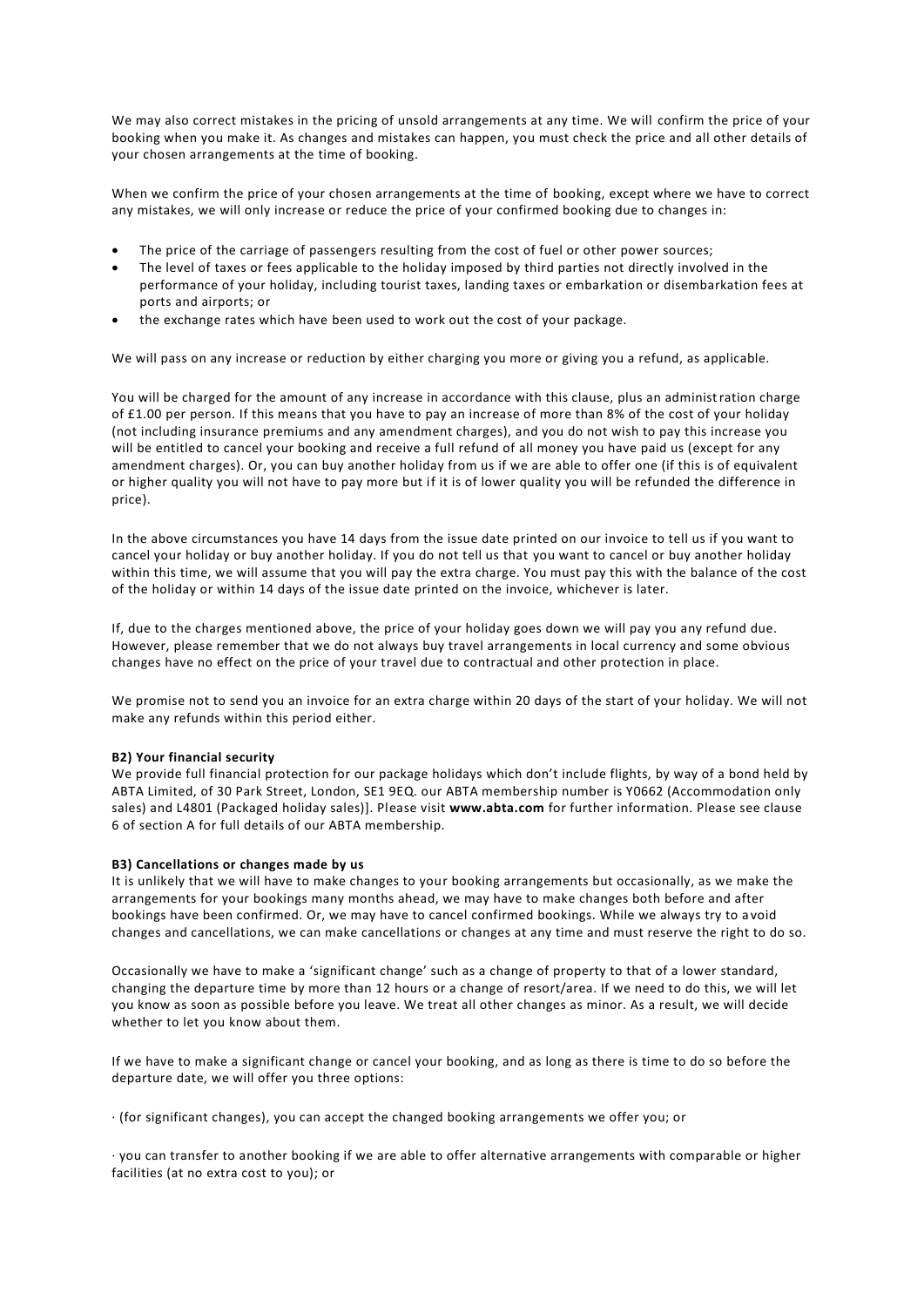· if available, accepting an offer of an alternative holiday of a lower standard, with a refund of the price difference between the original holiday and the alternative holiday; or

· you can cancel your booking, in which case we will refund you all amounts you have paid.

You must notify us of your choice within 7 days of our offer. If we do not hear from you within 7 days, we wi ll contact you again to request notification of your choice. If you fail to respond again within the time period stipulated within our notice, we reserve the right to assume you accept the changed or alternative arrangements. The options shown above are not available if any change is a minor one or if the change or cancellation by us arises out of alterations to the confirmed booking which you have asked for or your failure to pay the balance of your booking cost by the due date notified to you.

In addition to a full refund of all monies paid by you, we will pay you compensation as detailed below (except to infants), in the following circumstances:

- If, where we make a significant change, you do not accept the changed arrangements and cancel your booking;

- If we cancel your booking and no alternative arrangements are available.

| Number of days before you leave when we tell you (or your travel agent) about a significant<br>change to or cancellation of your confirmed holiday | Compensation per<br>party |
|----------------------------------------------------------------------------------------------------------------------------------------------------|---------------------------|
| More than 70 days                                                                                                                                  | £0                        |
| 43 to 70 days                                                                                                                                      | £25                       |
| 29 to 42 days                                                                                                                                      | £40                       |
| 15 to 28 days                                                                                                                                      | £80                       |
| 14 days or less                                                                                                                                    | £100                      |

Compensation will not, however, be payable and no liability, beyond offering the above mentioned choices, can be accepted where:

a. we are forced to make a change or cancel as a result of unavoidable and extraordinary circumstances, meaning any event beyond our control, the consequences of which could not have been avoided even if all reasonable measures had been taken. These circumstances may include, but are not limited to, those listed under 'Events beyond our control' in clause 9 of Section A; or

b. we cancel as a result of your failure to comply with any requirement of these booking conditions entitling us to cancel (such as paying on time); or

c. we make a minor change; or

d. we make a significant change or cancel your arrangements more than 10 weeks before departure; or

e. where the change or cancellation by us arises out of alterations to the confirmed booking requested by you; or

f. where we make a significant change and you accept those changed arrangements or you accept an offer of alternative travel arrangements.

The table above sets out the most we will pay under this clause. We are sorry that we cannot meet any expenses or losses you may suffer as a result of inconvenience suffered.

Very rarely, we may be forced by make a change or cancel as a result of unavoidable and extraordinary circumstances, meaning any event beyond our control, the consequences of which could not have been avoided even if all reasonable measures had been taken. These circumstances may include, but are not limited to, those listed under 'Events beyond our control' in clause 9 of Section A. If this situation does occur, we regret we will be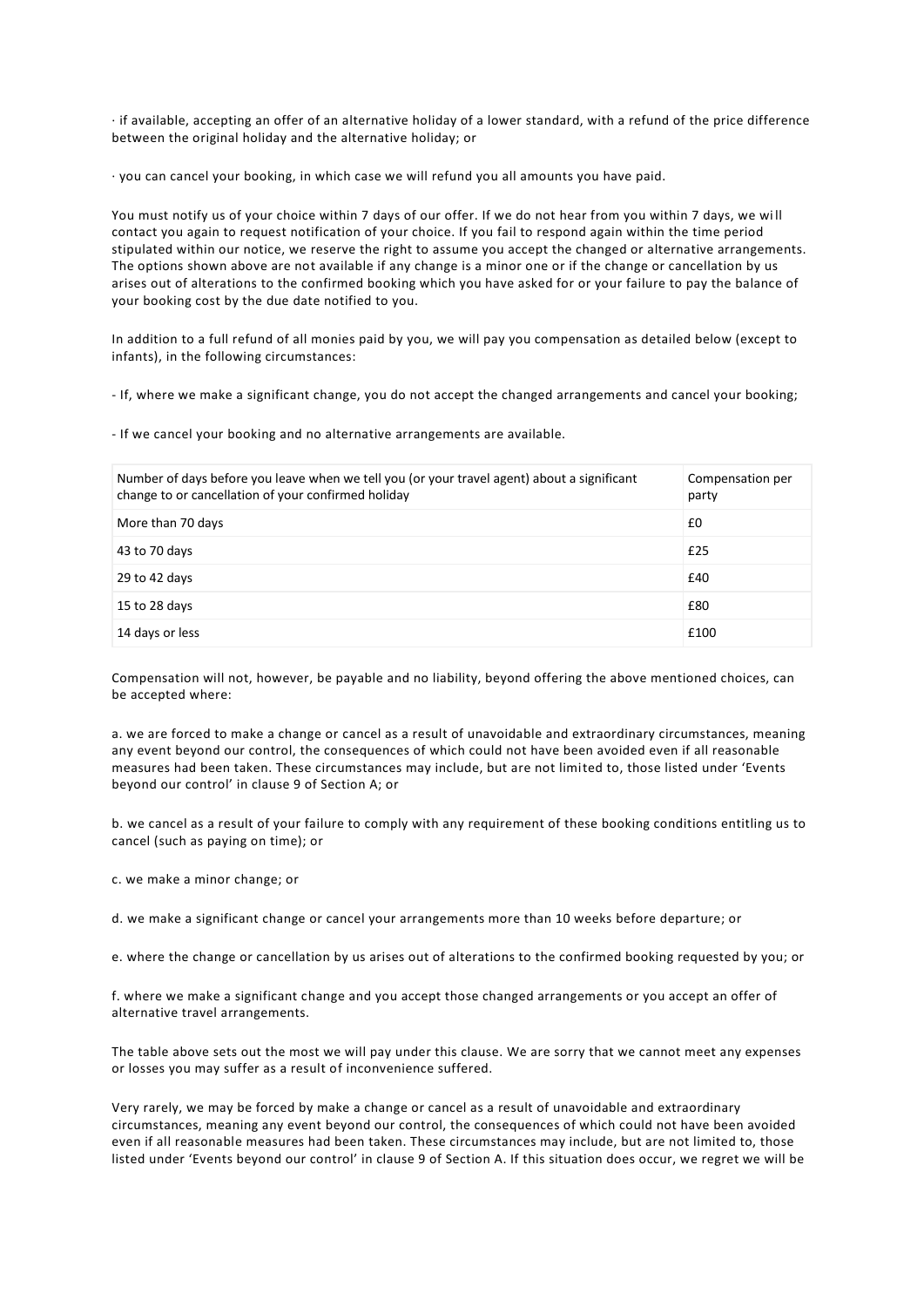unable to make any refunds (unless we obtain any from our suppliers), pay you compensation or meet any costs or expenses you incur as a result.

If we become unable to provide a significant proportion of the services that you have booked with us after you have departed, we will, where possible, make alternative arrangements for you at no extra charge and, where those alternative arrangements are of a lower standard, provide you with an appropriate price reduction.

# **B4) Our legal responsibility to you**

We will accept responsibility for your holiday as an 'organiser' under the Package Travel and Linked Travel Arrangements Regulations 2018. Depending on the other conditions of this clause B4, we accept responsibility for making sure that we supply your travel arrangements, which you book with us, as we have described. If, after you leave for your trip, any part of your arrangements are not provided as promised, due to the negligence of our employees, agents or suppliers, and we don't remedy or resolve your complaint within a reasonable period of time, we will pay you appropriate compensation, if this has affected the enjoyment of your trip. However, (except where you have suffered personal injury or death), we will not pay more than three times the value of the booking (or the relevant part if not all the booking is affected). The level of compensation will take into account all relevant factors, including the price of the holiday, any steps it was reasonable for you to take to reduce, as far as possible, the inconvenience or damage suffered (such as following the complaints procedure) and how much the problem affected your overall enjoyment of the holiday. Please note that it is your responsibility to show that we or our supplier(s) have been negligent if you wish to make a claim against us.

Before we pay you any compensation, you must make any complaint or claim strictly in line with clause B7. You must also transfer your legal rights you may have against anyone else in connection with your claim. You must co operate with us and our insurers in this.

In all claims we will not be legally responsible if the alleged loss, injury or damage results from any of the following:

- The fault of the person affected or any members of their party;
- The fault of someone not connected with providing your holiday which we could not have predicted or avoided;
- unavoidable and extraordinary circumstances, meaning any event beyond our control, the consequences of which could not have been avoided even if all reasonable measures had been taken. These circumstances may include, but are not limited to, those listed under 'Events beyond our control' in clause 9 of Section A.

Where it is impossible for you to return to your departure point as per the agreed return date of your package, due to "unavoidable and extraordinary circumstances", we shall provide you with any necessary accommodation (where possible, of a comparable standard) for a period not exceeding three nights per person. Please note that the 3 night cap does not apply to persons with reduced mobility, pregnant women or unaccompa nied minors, nor to persons needing specific medical assistance, provided we have been notified of these particular needs in advance. For the purposes of this clause, "unavoidable and extraordinary circumstances" means warfare, acts of terrorism, significant risks to human health such as the outbreak of serious disease at the travel destination or natural disasters such as floods, earthquakes or weather conditions which make it impossible to travel safely to the travel destination.

## **Important notice on the limits of our legal responsibility**

For international travel by sea and rail, we will limit our legal responsibility in all cases as if we were carriers under the appropriate conventions, which include; The Athens Convention (for sea travel); The Berne/Cotif Convention (for rail travel) and The Paris Convention (for accommodation arrangements) and any applicable EU Regulations, such as 261/2004 (for travel by air) and 1117/2010 (maritime passenger rights). We are not a carrier for the purposes of EU 1177/2010 – any queries or claims for that regulation should be directed to your carrier. You can ask for copies of these conventions and regulations from our offices. Please contact us. You must also agree that the operating carrier or transport company's own 'conditions of carriage' will apply to you on that journey. When arranging transport for you, we rely on the terms and conditions in these international conventions and those 'conditions of carriage'. You must accept that all the terms and conditions in thos e 'conditions of carriage' form part of your contract with us, as well as with the transport company.

Please note, we cannot accept any liability for any damage, loss or expense or other sum(s) of any description: (a) which on the basis of the information given to us by you concerning your booking prior to our accepting it, we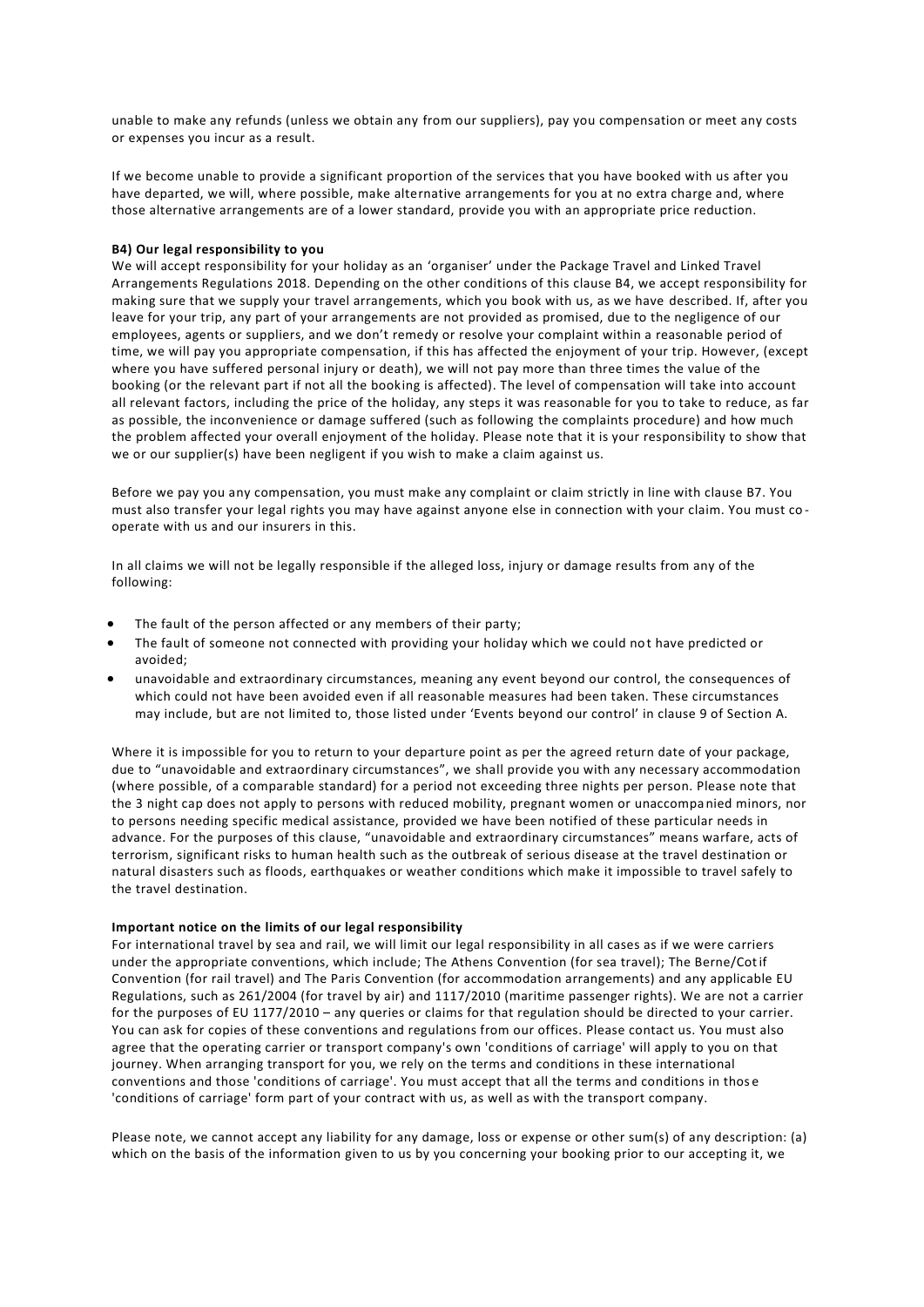could not have foreseen you would suffer or incur if we breached our contract with you; or (b) relate to any business.

If we are found legally responsible for loss of or damage to any luggage or personal possessions (including money), the most we will have to pay you and your party is £25 per person, as you are required to have adequate insurance in place to cover this kind of loss.

# **B5) Passports and visa information for package bookings**

A passport is required for the overseas destinations that we feature. Photo identification may be required by airlines and ferry companies even if you are travelling within the UK – e.g to Northern Ireland, please check with the transport provider. The passport, visa and health requirements which apply, at the time of printing, to British citizens are shown in our brochures and on our website and we provide a link to up-to-date information from our website. You can find everything you need to know about your travel requirements at **[www.gov.uk/foreign](https://www.gov.uk/foreign-travel-advice)[travel-advice](https://www.gov.uk/foreign-travel-advice)** and **[www.gov.uk/knowbeforeyougo](https://www.gov.uk/knowbeforeyougo)**

It is your responsibility to make sure that you and all members of your party have all the travel and health documents you need before you leave. You are responsible for paying all costs in getting these documents. You must make sure that you apply for a passport/visa in good time before your trip. If failure to have or supply any travel or other documents needed results in fines, charges and so on which we or the owner or service provider have to pay, you will be responsible for refunding us. If you cannot travel because of such failure, neither we, the owner or service provider will be legally responsible to you.

We can ask for any personal details, including passport numbers, if we need to do so.

**Exit checks at UK borders for ferry/Eurotunnel travellers** – all transport operators need to see the passports of all those travelling when you leave the country. You should allow enough time for this process when planning your journey. Some transport operators may require you to provide advanced passenger information (API) to them before you arrive at port. If this applies to your booking, we will write this on your confirmation documents. You are responsible for providing this information for all passengers and we will not accept any legal responsibility if you fail to do so.

If you or any member of your party is not a British citizen or holds a non-British passport, you must check passport and visa requirements with the embassy or consulate of the country or countries you will travel to or through.

# **B6 If you change or cancel your booking – This clause applies to ALL overseas bookings and to bookings which include ferry and Eurotunnel crossings**

# **Full cancellations**

If you have to, or want to, cancel your booking, you must phone us on the number shown on your booking confirmation as soon as possible. You must also immediately confirm your cancellation in writing, sent by recorded delivery, to us at the address shown in the brochure or on the website. The day we receive your notice by phone is the date on which we cancel your booking. If you cancel, we will make a cancellation charge, as shown in the table below. This means that if you have paid the balance of your total cost and then have to, or want to, cancel, you may receive a refund of part of the cost. However, if you have not paid your total cost, including the premiums for any insurance (if this applies), by the time of your cancellation, you may have to make a further payment as a cancellation charge.

For the purpose of the table below, 'total cost' means the total cost of the booking, including any extra items. You will still have to pay any insurance premiums, ferry or Eurotunnel charges, booking fees and administration fees for making any changes. If you have already paid insurance premiums, ferry or Eurotunnel charges, booking fees and administration fees, we will not refund them if you cancel.

If they are prevented from travelling, individual party members may be able to transfer their place to someone else introduced by you, subject to the following conditions:

- we are notified not less than 7 days before departure;

- you pay any outstanding balance payment, an amendment fee of £35 for each change or £60 for each change if we have already issued your travel documents., as well as any additional fees, charges and other costs arising from the transfer; and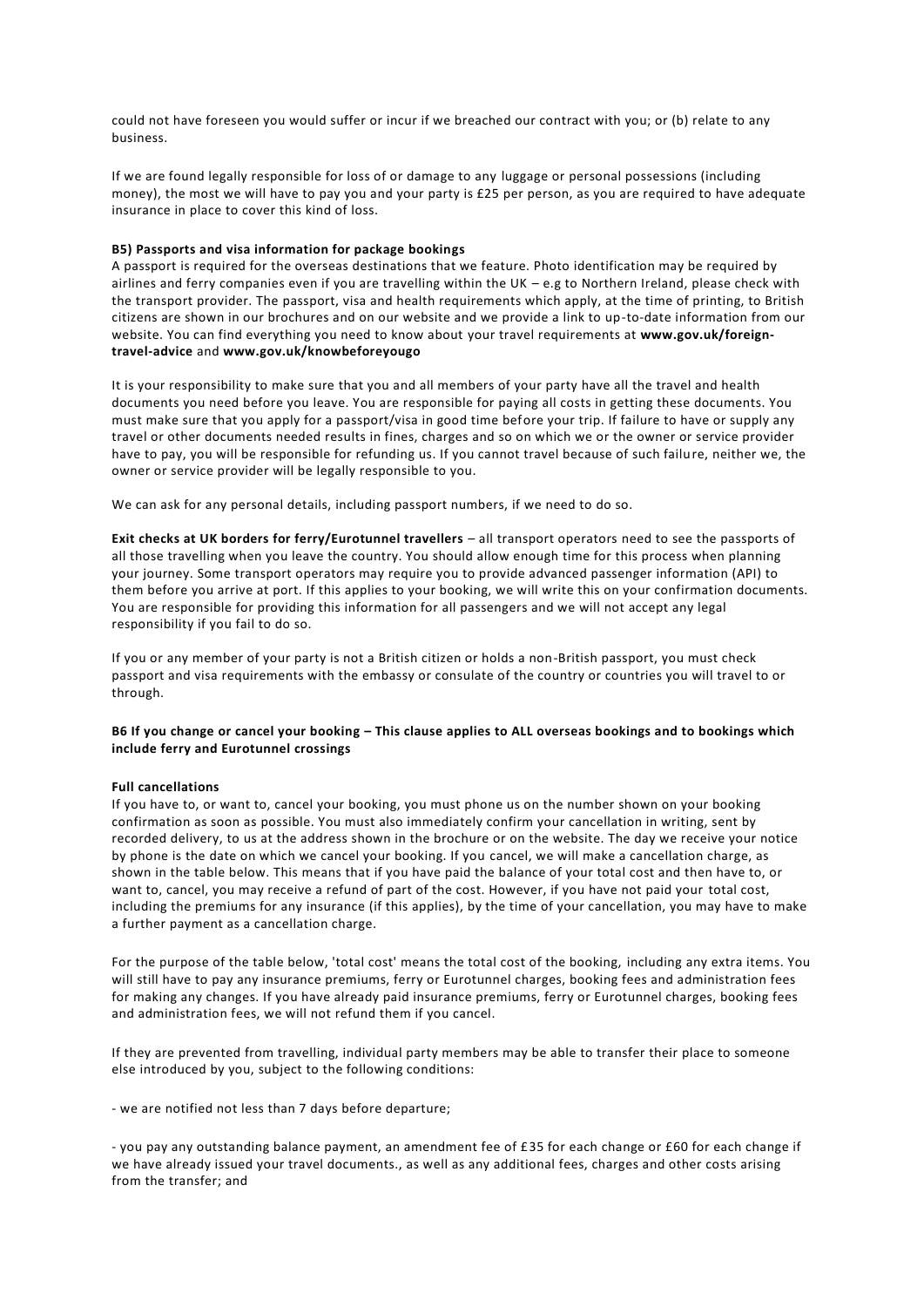- the person to whom the booking is being transferred agrees to these booking conditions and all other terms of the contract between us.

You and the transferee remain jointly and severally liable for payment of all sums. If you are unable to find a replacement, cancellation charges as set out in this clause will apply in order to cover our estimated costs. Otherwise, no refunds will be given for passengers not travelling or for unused services.

**NB - Most service providers do not allow name, time or other changes after tickets have been issued. In the case of ferry and Eurotunnel bookings, you may need to buy new tickets at a higher price.**

#### **Cancellation charges**

| Number of days before the start date of your trip that<br>we receive your notice to cancel (or on which you are<br>deemed to have cancelled) | Cancellation charge (plus all booking fees, ferry or Eurotunnel<br>charges, any insurance premiums or administration fees you<br>owe)                            |
|----------------------------------------------------------------------------------------------------------------------------------------------|------------------------------------------------------------------------------------------------------------------------------------------------------------------|
| More than 70 days<br>More than 84 days (properties stated to sleep 10 or<br>more people)                                                     | Full deposit (including any balance of the deposit due) plus the<br>total cost of any ferry or Eurotunnel booked.                                                |
| 57 to 70 days<br>57 to 84 days (properties stated to sleep 10 or more<br>people)                                                             | 50% of the total cost or full deposit (including any balance of<br>deposit due), whichever is greater, plus the total cost of any<br>ferry or Eurotunnel booked. |
| 43 to 56 days                                                                                                                                | 60% of total cost plus the total cost of any ferry or Eurotunnel<br>booked.                                                                                      |
| 29 to 42 days                                                                                                                                | 75% of total cost plus the total cost of any ferry or Eurotunnel<br>booked.                                                                                      |
| 8 to 28 days                                                                                                                                 | 90% of total cost                                                                                                                                                |
| 7 days or less                                                                                                                               | 95% of total cost.                                                                                                                                               |

#### **Other service providers may make higher cancellation charges. Please also see clause 12, insurance.**

The cancellation charges above have been calculated as a genuine pre-estimate of the losses we would incur in the event you cancelled your holiday within the stipulated time period.

**Cancellation by You due to Unavoidable & Extraordinary Circumstances:** You have the right to cancel your confirmed holiday before departure without paying a cancellation charge in the event of unavoidable and extraordinary circumstances occurring at your holiday destination or its immediate vicinity and significantly affecting the performance of the holiday or which significantly affects transport arrangements to the destination. In these circumstances, we shall provide you with a full refund of the monies you have paid but we will not be liable to pay you any compensation. Please note that your right to cancel in these circumstances will only apply where the Foreign and Commonwealth Office advises against travel to your destination or its immediate vicinity. For the purposes of this clause, "unavoidable and extraordinary circumstances" means warfare, acts of terrorism, significant risks to human health such as the outbreak of serious disease at the travel destination or natural disasters such as floods, earthquakes or weather conditions which make it impossible to travel safely to the travel destination.

#### **B7) Complaints**

If you have a problem while you are abroad, you must let the relevant owner or service provider (for example ferry operator) know immediately so that the matter can be put right. If the owner or service provider cannot sort out the problem to your satisfaction at the time, you must also contact us immediately by phoning the Customer Service line on the number shown on your confirmation, so that we have the chance to help. If a complaint cannot be sorted out at the time, you must write to us within 28 days of returning to the UK, quoting the original booking reference and giving all relevant information. If you do not take these steps, it will prevent our ability to sort out the problem or investigate it fully and, as a result, your rights under the contract may be affected. Send your letter to our office at Spring Mill, Earby, Barnoldswick, Lancashire, BB94 0AA, marked for the attention of the Customer Relations Department. Or you can send an email to cr@awaze.co.uk. We cannot accept legal